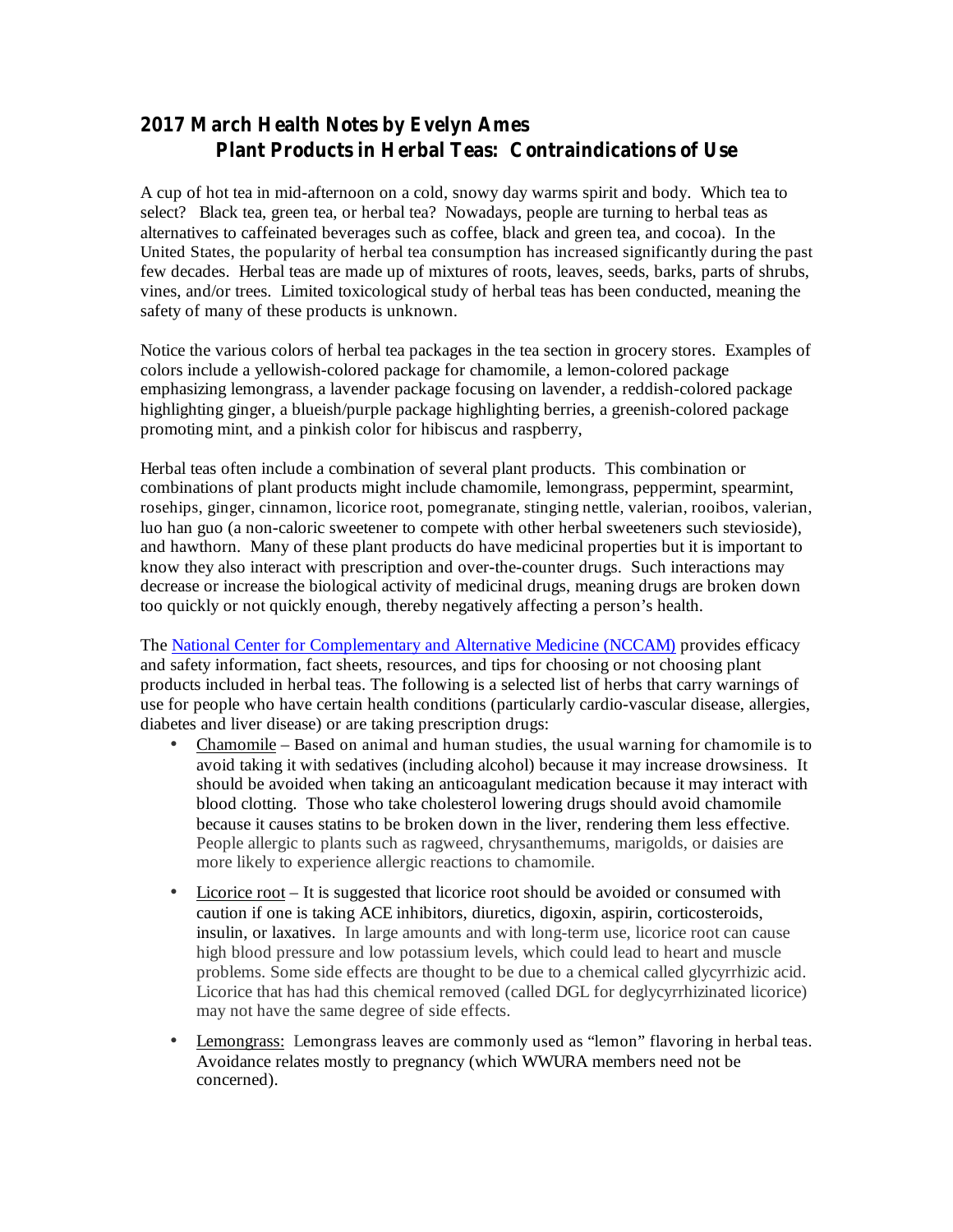• Pomegranate: Some people (e.g., those with plant allergies) may be allergic

thinning medicine) or drugs that work similarly in the body to warfarin. Federal agencies have taken action against companies selling pomegranate juice and supplements for deceptive advertising and making drug-like claims about the products.

- Ginger Based on animal studies and human case studies, the common warning for ginger is to avoid it when taking anticoagulants. Taking both ginger and anticoagulant drugs may cause too much bleeding; however, scientific evidence is limited.
- Cranberry: Drinking cranberry juice appears to be safe, although large amounts can cause stomach upset and may over time increase the risk of kidney stones. Large doses of cranberry may alter levels of warfarin.
- Peppermint One of the most commonly reported side effects of peppermint is that it causes heartburn. Peppermint can relax the lower esophageal sphincter (this keeps food in the stomach from going back up into the esophagus). People with gastroesophageal reflux disease (GERD), despite medications to prevent, are often advised to avoid peppermint.
- Hawthorn: Has been used for people with heart failure but long term studies have not confirmed effectiveness. Side effects of hawthorn can include dizziness, nausea, and digestive symptoms.
- Asian Ginseng: Short-term use of Asian ginseng in recommended amounts appears to be safe for most people. Safety of long-term use is not known. Some common side effects are headaches, sleep problems, and digestive problems. Ginseng might affect blood sugar and blood pressure. As with several other plants, it might interact with anticoagulant drugs.
- Lavender: There is little scientific evidence of lavender's effectiveness for most health uses. Extracts may cause stomach upset, joint pain, or headache.
- Kava: Comes from the Polynesian word "awa," which means bitter. It has been banned from the market in Europe and Canada due to heavy users developing severe liver disease. In March 2002, FDA warned health care providers and the public about the risk of liver damage associated with kava. Combining kava with alcohol increases such risk. Long-term use of high doses of kava has been associated with dry, scaly skin or yellowing of the skin. Heavy consumption of kava has been associated with heart problems and eye irritation.
- Passionflower: Is generally considered to be safe but may cause drowsiness.
- Valerian: Studies suggest that valerian is generally safe for use by most healthy adults for short periods of time. Little information is available about its long-term safety or its safety in children younger than age 3, pregnant women, or nursing mothers. Valerian may slow how quickly certain drugs are broken down by the liver, causing them to stay longer in the body. This includes anticonvulsants, benzodiazepines, insomnia prescribed drugs, and alcohol. The same liver enzymes that break down antihistamines and statins also break down valerian. Few side effects have been reported but some reports of headache, dizziness, itching, and digestive disturbances have occurred. Some studies show valerian is effective in inducing sleep after several days (12 to 24 days) of use but whether it is effective for treating insomnia has not been proven.